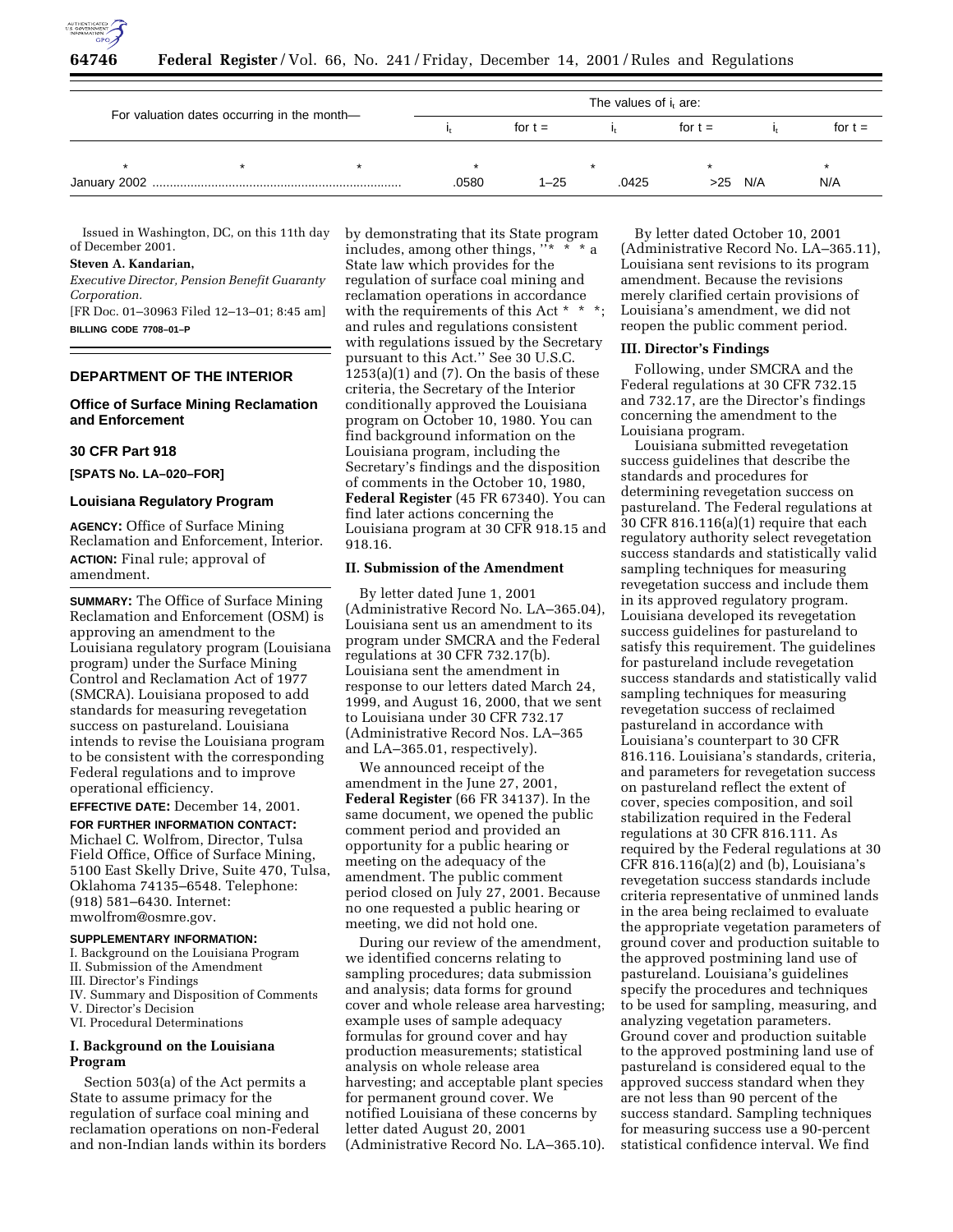that use of these procedures and techniques will ensure consistent, objective collection of vegetation data.

For the above reasons, we find that the revegetation success standards and statistically valid sampling techniques for measuring revegetation success contained in Louisiana's revegetation success guidelines for pastureland satisfy the requirements of 30 CFR 816.116(a)(1).

#### **IV. Summary and Disposition of Comments**

#### *Federal Agency Comments*

On June 12, 2001, under section 503(b) of SMCRA and 30 CFR 732.17(h)(11)(i) of the Federal regulations, we requested comments on the amendment from various Federal agencies with an actual or potential interest in the Louisiana program (Administrative Record No. LA–365.05). The Natural Resources Conservation Service (NRCS) responded on July 10, 2001 (Administrative Record No. LA– 365.08) with extensive comments on the technical adequacy of the amendment. These comments are discussed below.

A. The NRCS recommends that Louisiana delete the word ''density'' from its introductory language at A.2. concerning ''ground cover'' because Louisiana does not use the term ''ground cover density'' in the remainder of its revegetation guidelines for pastureland.

We disagree with the NRCS's comment. The Federal regulation at 30 CFR 701.5 defines ground cover as ''the area of ground covered by the combined aerial parts of the vegetation and the litter that is produced naturally onsite, expressed as a percentage of the total area of measurement.'' Louisiana definition of ground cover at § 105 is substantively identical to the Federal definition. The addition of the word ''density'' to the phrase ''ground cover'' does not in any way change the regulatory definition of ground cover. Furthermore, because this is an introductory paragraph rather than a detailed requirement for revegetation standards and methods, we believe the use of the word ''density'' is of no consequence.

B. The NRCS states that Louisiana should change the scientific name for Kudzu found at B.2.f. As proposed, Louisiana uses the name *Pueraria lobata*. The NRCS recommends that Louisiana change it to *Pueraria montana* var. *lobata*.

We recognize that the NRCS promotes the use of the scientific name of the species of plants listed in the NRCS plants database. However, *Pueraria*

*lobata* is the accepted scientific name for Kudzu listed in ''Common Weeds of the United States'' by the USDA in 1971, and in the current 1995 volume of the Southern Weed Science Society. Furthermore, Louisiana gives both the scientific and common names. Thus, we find Louisiana's use of the scientific name *Pueraria lobata* acceptable.

C. The NRCS states that, at C.1.c. concerning success standards and measurement frequency, it is unclear whether adequate sample size still needs to be documented when the initial mean is greater than or equal to the standard. The NRCS maintains that even though initial sampling results in a mean that is greater than the standard, documentation that the mean is from an adequate sample should still be required.

Section D.3.a. of Louisiana's guidelines gives the detailed requirements for determining sample adequacy for ground cover data. Specifically, it requires a minimum number of samples in a multi-stage sampling procedure where sample adequacy is calculated after the minimum samples are collected. This requirement is further clarified in Appendix F: Example Use of Sample Adequacy Formula for Ground Cover Measurements, where it is clearly stated that the sample adequacy requirements must be fulfilled before a comparison to the standard can be made. Thus, we find that Louisiana's guidelines are clear that an adequate sample size needs to be documented prior to comparing the sample mean with the standard.

D. The NRCS expressed concern about the provision at C.2.a., which provides that the success standard for production of hay on pastureland shall be 90 percent of an approved reference area if a reference area is established, or 90 percent of the estimated yield found in the NRCS parish soil survey at Appendix K. The NRCS states that most of the species listed in Appendix L, which contains a list of acceptable plant species for ground cover, do not have production estimates in the soil survey found in Appendix K, and existing reference areas that have these species are rare. The NRCS also states that species such as buffalograss and the gama grasses listed do not have the production potential of a bermudagrass stand under a high level of management.

Louisiana's guidelines specify that forage production will use the standards of yields found in the NRCS parish soil survey in Appendix K. Because the only species listed in the survey are common bermudagrass, improved bermudagrass, bahiagrass, coastal bermudagrass, pensacola bahiagrass, and tall fescue,

the reclaimed pasture will need to be seeded to one of these species in order to have a valid comparison to the standard. Once the production standard is selected, the presence of other planted or volunteer species in the pasture will in no way change the production standard for comparison. If it is determined that the operator could not meet the production standard due to an overabundance of acceptable volunteer species that were not as productive as the approved seed mix, then the operator would have to manage the stand to increase the cover of the approved species and decrease the cover of the acceptable species until the standard could be met.

Louisiana allows in its determination of ground cover that up to 15 percent of that cover can be volunteer species that are acceptable based on the list provided in Appendix L. Because this list is for the purposes of ground cover, no production rates for the species listed are required.

E. The NRCS expressed concern that the phrase, ''similar plant species and diversity,'' found at C.3.a.i. is too vague. The NRCS asks how the terms ''similar'' and ''diversity'' will be determined, and points out that there are several different methods to define these terms.

We disagree with this comment. The word ''similar'' is a commonly used term, and we do not believe further definition is required. Furthermore, Louisiana must use the entire list of factors at C.3.a. when determining the similarity of the reference area to the reclaimed area. This is a qualitative assessment based on the expertise and judgement of the Louisiana program consistent with factors cited in the scientific literature for the establishment of reference areas for this purpose.

The word ''diversity'' is defined at C.1.b. Louisiana's guidelines provide that ground cover must consist of the species mixture approved in the original permit or an approved acceptable species mixture as recommended by the NRCS for use in that area. Furthermore, no more than 15% of the stand can be approved species not listed in the permit. The Federal regulations at 30 CFR 816.111 require vegetative diversity as a performance standard for plant establishment. Louisiana has established a qualitative standard for diversity. This is consistent with the Federal regulations, which allows a qualitative standard for diversity.

F. The NRCS states that the use of the phrases, ''proposed mined release area,'' ''mined test area,'' ''reclaimed area,'' and ''pastureland area'' at C.3.a.ii., iv., v., and ix. is confusing. The NRCS suggests that if all these terms are meant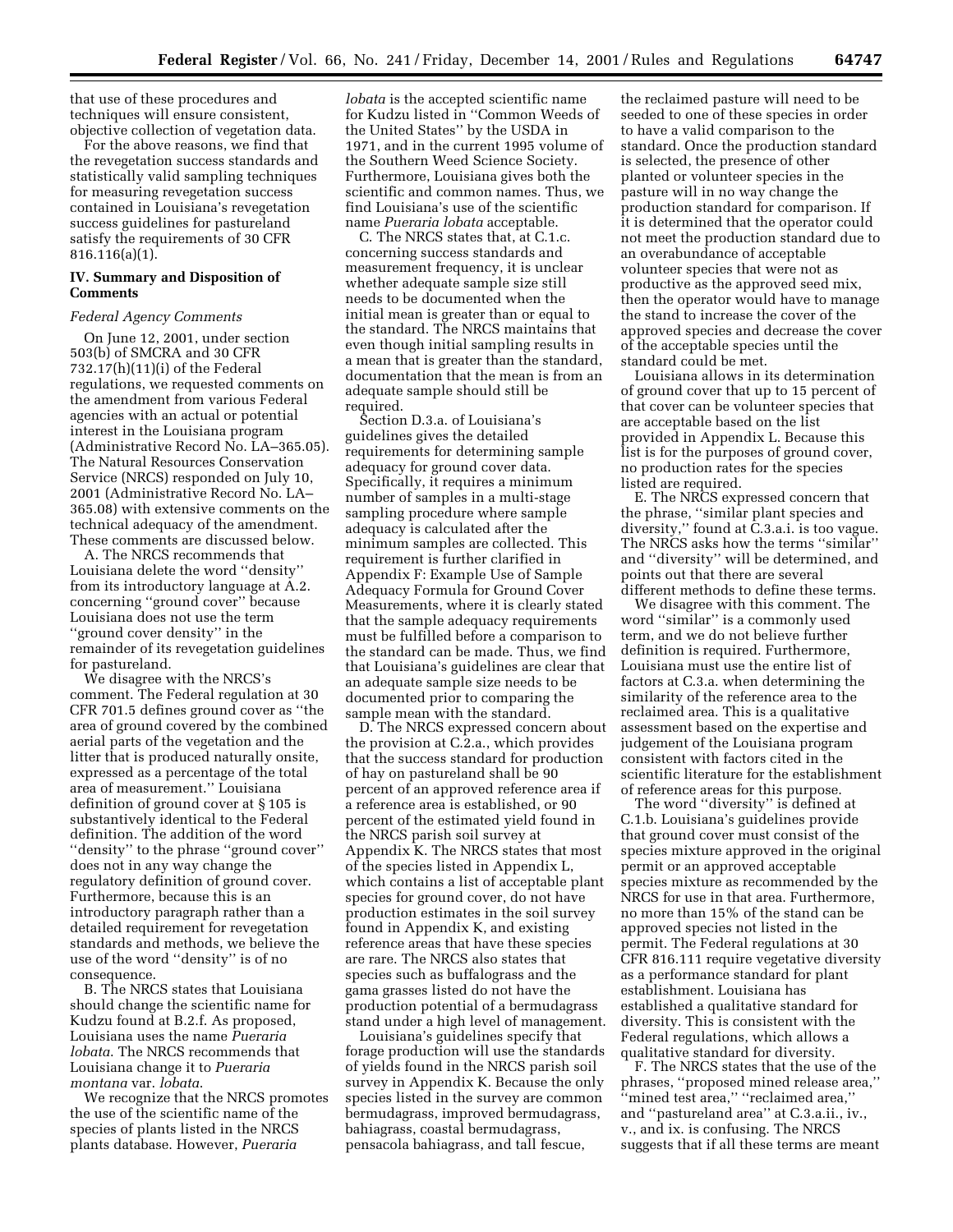to denote pastureland in the reclaimed area, Louisiana should use the same term. If they are not meant to mean the same thing, the NRCS states that Louisiana should more clearly define them.

Louisiana proposes nine factors to be evaluated in order to determine if an unmined reference area is representative of a reclaimed area. Based on a simple reading of the terms in the context presented, it is clear that all the above phrases refer to the reclaimed area. We do not believe additional clarification is necessary.

G. The NRCS points out that D.2.a. describes three sampling methods in which a sample is defined as a single point, a single point frame, or a transect. Further, the provision at D.4.a. requires a minimum of 100 samples be taken. The NRCS expressed concern that the level of effort required for each of the methods is very different, and asks if this is what Louisiana intended. If not, the NRCS recommends that Louisiana clarify the provision at D.4.a.

We agree with this comment. In a letter dated August 20, 2001 (Administrative Record No. LA–365.10), we informed Louisiana that, while a minimum sample size of 100 may be appropriate for the pin sampling technique, a sample size of 100 seems excessive for the point frame and line intercept sampling techniques.

On October 10, 2001 (Administrative Record No. LA–365.11), Louisiana revised section D. by removing D.3. concerning representative test plots, redesignating D.4. as D.3., and revising the provision at redesignated D.3. to specify that the minimum sample size depends upon the results of the first stage of a multi-staged sampling procedure. We find that the revisions to section D. are appropriate, and resolve the NRCS's concerns.

H. The NRCS states that, at section D.4. concerning sample adequacy, it is unclear if sample adequacy will be determined for the reference area when using a reference area for comparison to the reclaimed site. The NRCS also states that the sample adequacy equations in this section do not account for Beta error.

Section C.3.a. concerning reference area requirements states that either statistically adequate subsampling or whole plot harvesting may be used to determine yields. Thus, sample adequacy must be determined for reference areas. Furthermore, the Federal regulations at 30 CFR 816.116(a)(2) require that the sampling techniques for measuring success will use a 90% statistical confidence interval (i.e. one-sided test with a 0.10 alpha

error). Neither SMCRA not the Federal regulations require consideration of Beta error.

I. The NRCS recommends that, in Appendix A: Selection of Random Sampling Sites, Louisiana revise the last sentence of the second paragraph by replacing the word, ''axes'' with the phrase, ''grid intervals.''

We find that Louisiana's use of the term ''axes'' as a reference line to a coordinate system is acceptable.

J. The NRCS points out that the example found in Appendix F: Example Use of Sample Adequacy Formula for Ground Cover Measurements shows only ten transects sampled, when the minimum required by D.4.a. is 100. The NRCS states Louisiana should consider reducing the number of minimum samples for transects to between 15 and 30. The NRCS also expressed concern that the calculations shown in the example are incorrect.

We agree with this comment. As stated above in the response to comment G., we informed Louisiana in our August 20, 2001, letter, that the example calculations for determining sample adequacy for ground cover in the appendices need to reflect the appropriate required minimum sample size. We further informed Louisiana that in Appendix F, the mean value in the last calculation of sample adequacy needs to be changed from 72.48 to 74.8.

In its October 10, 2001, letter, Louisiana revised the provision at redesignated D.3. to specify that the minimum sample size depends upon the results of the first stage of a multistaged sampling procedure. Louisiana further revised the mean value in the last calculation of sample adequacy. We find that the revisions to section D.3. and Appendix F are appropriate, and resolve the NRCS's concerns.

K. Finally, the NRCS recommends that Louisiana change the names of several species found in Appendix L.

We agree with this comment. In our August 20, 2001, letter, we recommended that Louisiana correct several of the scientific and common names found in Appendix L. In its October 10, 2001, letter, Louisiana made the revisions we recommended. We find that the revisions Louisiana made are appropriate, and resolve the NRCS's concerns.

#### *Environmental Protection Agency (EPA)*

Under 30 CFR 732.17(h)(11)(ii), we are required to obtain the written concurrence of the EPA for those provisions of the program amendment that relate to air or water quality standards issued under the authority of the Clean Water Act (33 U.S.C. 1251 *et*

*seq.*) or the Clean Air Act (42 U.S.C. 7401 *et seq.*). However, none of the revisions that Louisiana proposed to make in this amendment pertain to air or water quality standards. Therefore, we did not ask the EPA for its concurrence.

Under 30 CFR 732.17(h)(11)(i), we requested comments on the amendment from the EPA (Administrative Record No. LA–365.05). The EPA did not respond to our request.

#### *State Historical Preservation Officer (SHPO) and the Advisory Council on Historic Preservation (ACHP)*

Under 30 CFR 732.17(h)(4), we are required to request comments from the SHPO and ACHP on amendments that may have an effect on historic properties. On June 12, 2001, we requested comments on Louisiana's amendment (Administrative Record No. LA–365.05), but neither responded to our request.

#### *Public Comments*

We asked for public comments on the amendment, but did not receive any.

#### **V. Director's Decision**

Based on the above findings, we approve the amendment as sent to us by Louisiana on June 1, 2001, and as revised on October 10, 2001.

We approve the revegetation success standards for pastureland that Louisiana proposed with the provision that they be published in identical form to the revegetation success standards for pastureland sent to and reviewed by OSM and the public.

To implement this decision, we are amending the Federal regulations at 30 CFR Part 918, which codify decisions concerning the Louisiana program. We find that good cause exists under 5 U.S.C. 553(d)(3) to make this final rule effective immediately. Section 503(a) of SMCRA requires that the State's program demonstrate that the State has the capability of carrying out the provisions of the Act and meeting its purposes. Making this rule effective immediately will expedite that process.

#### **VI. Procedural Determinations**

# *Executive Order 12866—Regulatory Planning and Review*

This rule is exempted from review by the Office of Management and Budget under Executive Order 12866.

#### *Executive Order 12630—Takings*

This rule does not have takings implications. This determination is based on the analysis performed for the counterpart Federal regulations.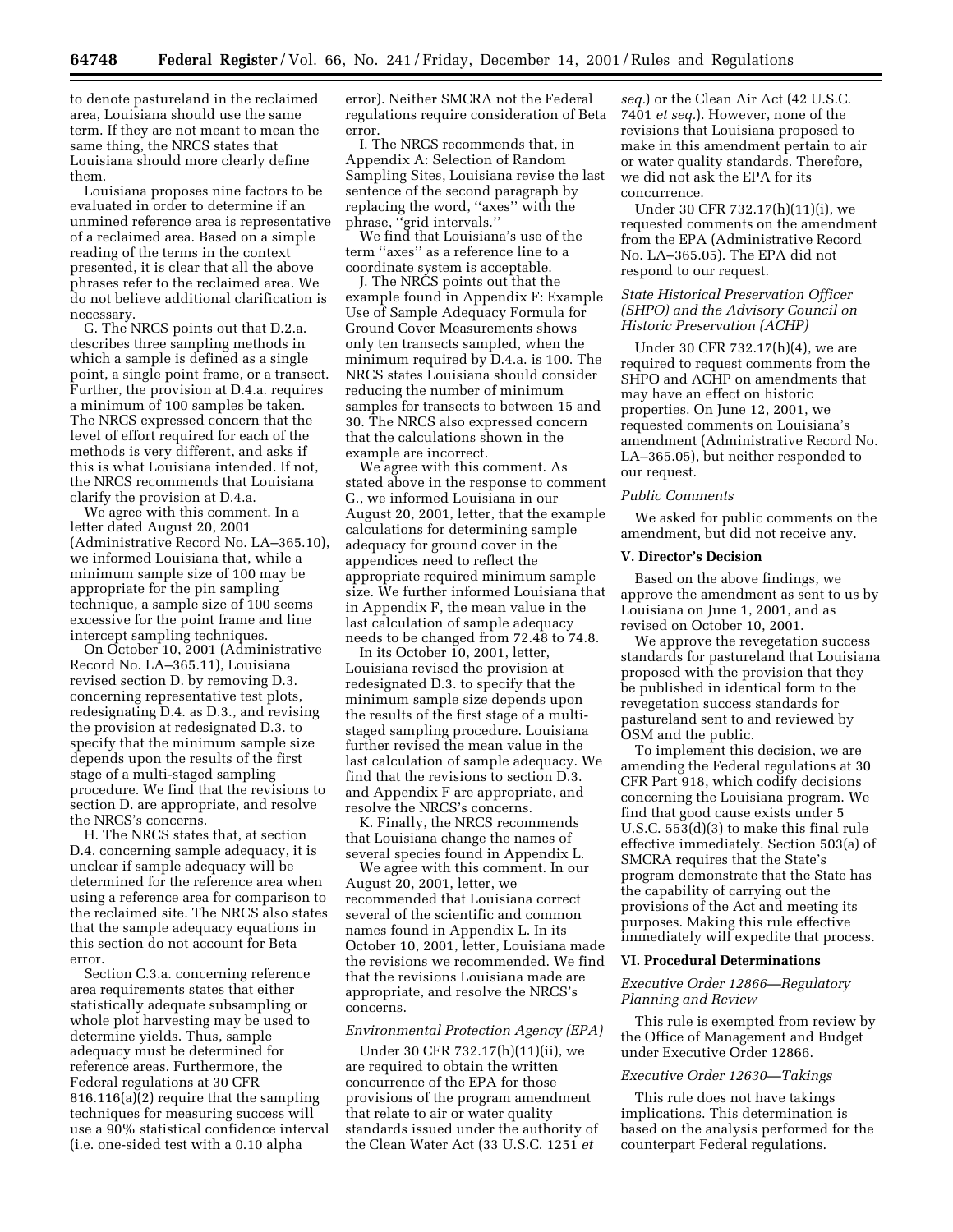#### *Executive Order 13132—Federalism*

This rule does not have federalism implications. SMCRA delineates the roles of the Federal and State governments with regard to the regulation of surface coal mining and reclamation operations. One of the purposes of SMCRA is to ''establish a nationwide program to protect society and the environment from the adverse effects of surface coal mining operations.'' Section 503(a)(1) of SMCRA requires that State laws regulating surface coal mining and reclamation operations be ''in accordance with'' the requirements of SMCRA, and section 503(a)(7) requires that State programs contain rules and regulations ''consistent with'' regulations issued by the Secretary under SMCRA.

# *Executive Order 12988—Civil Justice Reform*

The Department of the Interior has conducted the reviews required by section 3 of Executive Order 12988 and has determined that, to the extent allowed by law, this rule meets the applicable standards of subsections (a) and (b) of that section. However, these standards are not applicable to the actual language of State regulatory programs and program amendments because each program is drafted and promulgated by a specific State, not by OSM. Under sections 503 and 505 of SMCRA (30 U.S.C. 1253 and 1255) and 30 CFR 730.11, 732.15, and 732.17(h)(10), decisions on proposed State regulatory programs and program amendments submitted by the States must be based solely on a determination of whether the submittal is consistent with SMCRA and its implementing Federal regulations and whether the other requirements of 30 CFR Parts 730, 731, and 732 have been met.

#### *Executive Order 13211—Regulations That Significantly Affect the Supply, Distribution, or Use of Energy*

On May 18, 2001, the President issued Executive Order 13211 which requires agencies to prepare a Statement of Energy Effects for a rule that is (1) considered significant under Executive Order 12866, and (2) likely to have a

significant adverse effect on the supply, distribution, or use of energy. Because this rule is exempt from review under Executive Order 12866, and because it is not expected to have a significant adverse effect on the supply, distribution, or use of energy, a Statement of Energy Effects is not required.

#### *National Environmental Policy Act*

Section 702(d) of SMCRA (30 U.S.C. 1292(d)) provides that a decision on a proposed State regulatory program provision does not constitute a major Federal action within the meaning of section 102(2)(C) of the National Environmental Policy Act (NEPA) (42 U.S.C. 4332(2)(C)). A determination has been made that such decisions are categorically excluded from the NEPA process (516 DM 8.4.A).

#### *Paperwork Reduction Act*

This rule does not contain information collection requirements that require approval by the Office of Management and Budget under the Paperwork Reduction Act (44 U.S.C. 3507 *et seq.*).

#### *Regulatory Flexibility Act*

The Department of the Interior has determined that this rule will not have a significant economic impact on a substantial number of small entities under the Regulatory Flexibility Act (5 U.S.C. 601 *et seq.*). The State submittal which is the subject of this rule is based upon counterpart Federal regulations for which an economic analysis was prepared and certification made that such regulations would not have a significant economic effect upon a substantial number of small entities. Accordingly, this rule will ensure that existing requirements previously promulgated by OSM will be implemented by the State. In making the determination as to whether this rule would have a significant economic impact, the Department relied upon the data and assumptions for the counterpart Federal regulations.

# *Small Business Regulatory Enforcement Fairness Act*

This rule is not a major rule under 5 U.S.C. 804(2), the Small Business Regulatory Enforcement Fairness Act. This rule:

a. Does not have an annual effect on the economy of \$100 million.

b. Will not cause a major increase in costs or prices for consumers, individual industries, federal, state, or local government agencies, or geographic regions.

c. Does not have significant adverse effects on competition, employment, investment, productivity, innovation, or the ability of U.S. based enterprises to compete with foreign-based enterprises.

This determination is based upon the fact that the State submittal which is the subject of this rule is based upon counterpart Federal regulations for which an analysis was prepared and a determination made that the Federal regulation was not considered a major rule.

# *Unfunded Mandates*

This rule will not impose a cost of \$100 million or more in any given year on any governmental entity or the private sector.

#### **List of Subjects in 30 CFR Part 918**

Intergovernmental relations, Surface mining, Underground mining.

November 14, 2001.

# **Ervin J. Barchenger,**

*Acting Regional Director, Mid-Continent Regional Coordinating Center.*

For the reasons set out in the preamble, 30 CFR Part 918 is amended as set forth below:

#### **PART 918—LOUISIANA**

1. The authority citation for Part 918 continues to read as follows:

#### **Authority:** 30 U.S.C. 1201 *et seq.*

2. Section 918.15 is amended in the table by adding a new entry in chronological order by ''Date of final publication'' to read as follows:

**§ 918.15 Approval of Louisiana regulatory program amendments.**

\* \* \* \* \*

| Original amendment<br>submission date |  | Date of final<br>publication | Citation/description                           |  |  |  |
|---------------------------------------|--|------------------------------|------------------------------------------------|--|--|--|
|                                       |  |                              |                                                |  |  |  |
|                                       |  |                              | Revegetation Success Standards for Pastureland |  |  |  |